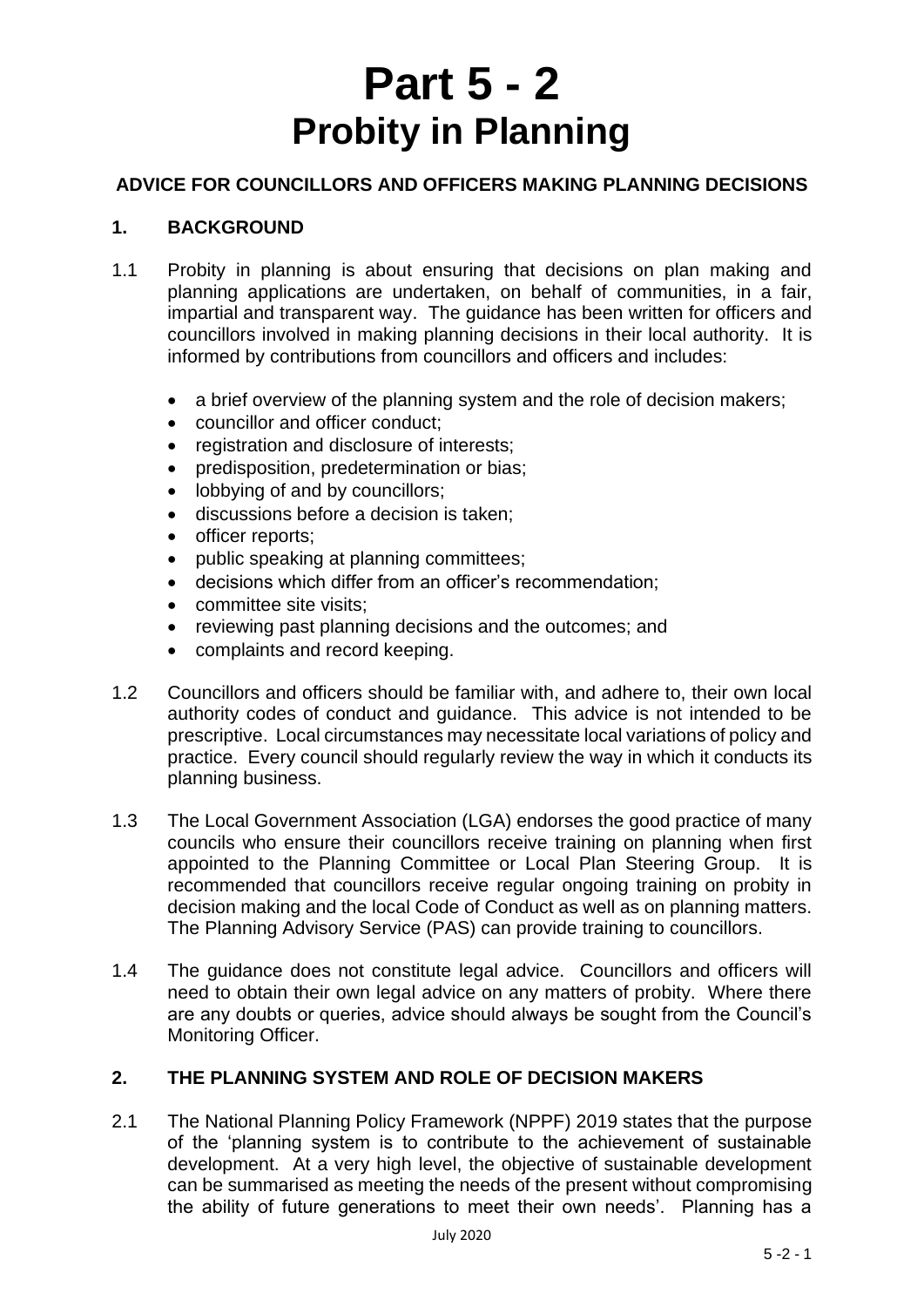positive and proactive role to play at the heart of local government and local communities. It can:

- help councils stimulate growth and translate goals into action:
- balance social, economic and environmental needs to achieve sustainable development; and
- deliver important public benefits such as new housing, infrastructure and local employment opportunities.
- 2.2 Planning law requires that applications for planning permission be determined in accordance with the development plan (the 'local plan' document(s) and if relevant spatial development strategy), unless 'material considerations' indicate otherwise. National Planning Practice Guidance (NPPG) explains that a material planning consideration is one which is relevant to making a planning decision to grant or refuse an application for planning permission. It states that the 'scope of what can constitute a material consideration is very wide and so the courts often do not indicate what cannot be material consideration. However, in general they have taken the view that planning is concerned with land use in the public interest, so that the protection of purely private interests such as the impact of a development on the value of a neighbouring property or loss of private rights to light could not be material considerations'.
- 2.3 Local planning authorities are tasked with both preparing the development plan that applications will be accessed against and making planning decisions. In England, the NPPF must be taken into account in preparing the development plan and is a material consideration in planning decisions. Planning policies and decisions must also reflect other relevant international obligations and statutory requirements. Local planning decisions are made in this wider national and international context.
- 2.4 The determination of a planning application is a formal administrative process involving:
	- the application of national and local planning policies;
	- reference to legislation, case law and rules of procedure; and
	- rights of appeal and an expectation that the Local Planning Authority will act transparently, reasonably and fairly.
- 2.5 Planning decisions are based on balancing competing interests and making an informed judgement against a local and national policy framework in the wider public interest. Planning affects people's lives and land and property interests, particularly the financial value of landholdings, and the quality of their settings. Opposing views are often strongly held by those involved. Whilst councillors must take account of these views, they should not favour any person, company, group or locality, or appear to be doing so. Decisions need to be taken in the wider public interest on what can be controversial proposals.
- 2.6 Because planning decisions can be controversial, it is particularly important that the process is open and transparent. The risk of controversy and conflict is heightened by a system which invites public opinion before taking decisions. The legal and procedural nature of the planning system means there is a risk of complaints to the Ombudsman for maladministration or a breach of the Authority's Code. There may also be a legal challenge, in the form of a judicial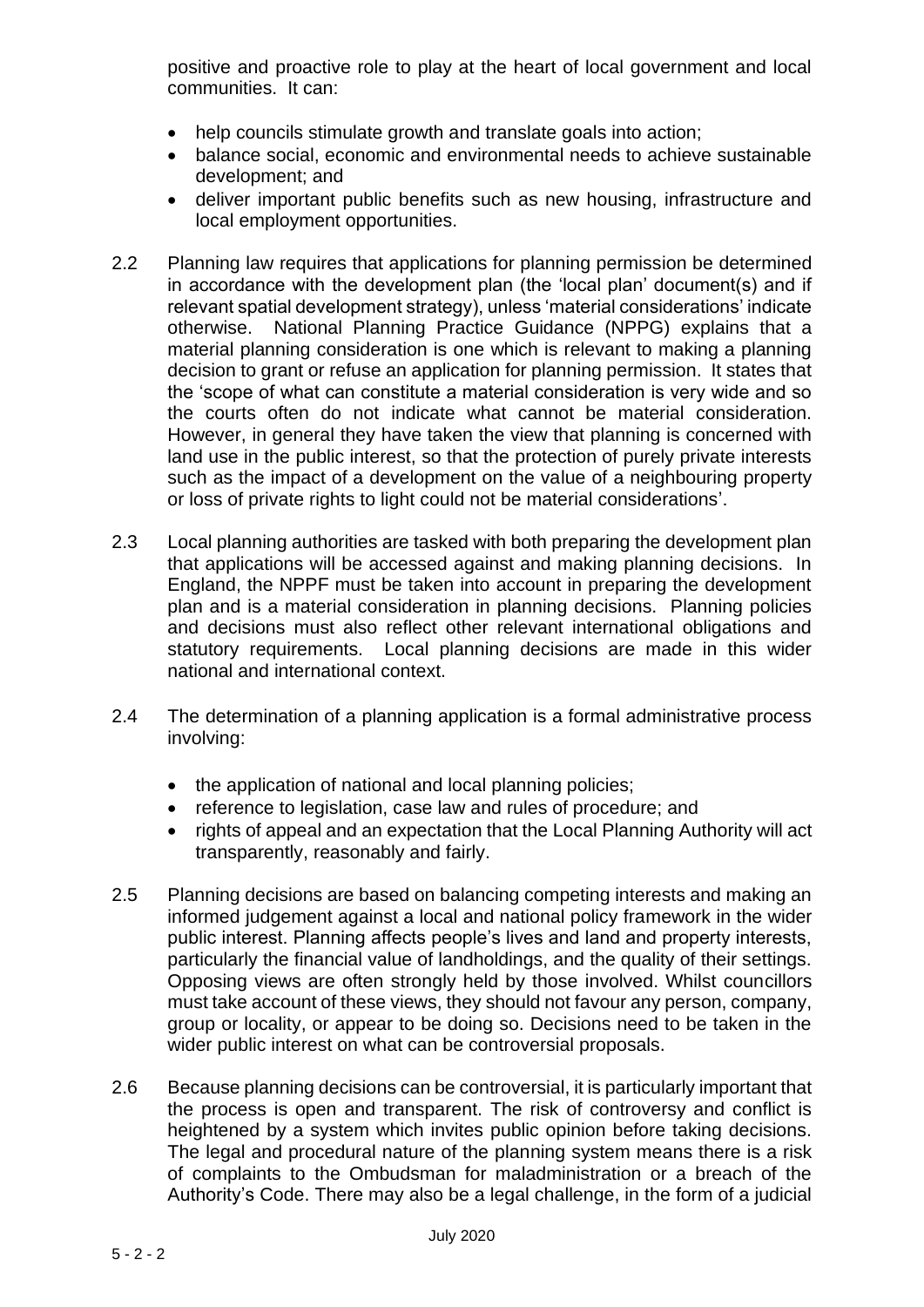review in which a judge reviews the lawfulness of a decision or action made by a public body.

- 2.7 Councillors and officers have different but complementary roles within this system, and effective communication and a positive working relationship between officers and councillors is essential to delivering a good planning service.
- 2.8 Officers prepare the Development Plan (the local plan document or documents) which must conform to the policies set out in the NPPF and be adopted by a meeting of the full Council. Applications for planning permission submitted to the Local Planning Authority are assessed by planning officers who will, based on the Development Plan and any material planning considerations, make recommendations to planning committees who then resolve to grant or refuse the application. Councillors can be involved in decisions on planning enforcement action or compulsory purchase orders.
- 2.9 Most councils also delegate powers to senior officers to determine a large proportion of planning applications, this advice and the Council's Code of Conduct as it relates to planning decisions will apply to these officers too. The applications that go to committee, or are determined by an officer, will be set out in the Local Authority's Scheme of Delegation. Effective delegation can help ensure that decisions on planning applications that raise no significant planning issues are made quickly, and that resources are appropriately concentrated on the applications of greatest significance to the local area. These will typically be larger or more complex applications and potentially controversial – and are defined locally through authority schemes of delegation.
- 2.10 Therefore, whilst councillors are ultimately responsible for decision making in local planning authorities, officers who have delegated authority to make decisions need to be aware of the issues covered in this document – and the advice and principles discussed apply to them too.

## **3. COUNCILLOR AND OFFICER CONDUCT**

- 3.1 The seven principles of public life apply to anyone who works as a public officeholder. This includes people who are elected or appointed to public office, both nationally and locally, and as such applies to councillors and officers. The overarching principles were first set out by Lord Nolan in 1995 in the Government's First Report on Standards in Public Life. They were reasserted and refined in subsequent reports of the Committee on Standards in Public Life, most recently the Local Government Ethical Standards Report published in 2019. These principles are:
	- **Selflessness**: holders of public office should act solely in terms of the public interest.
	- **Integrity**: holders of public office must avoid placing themselves under any obligation to people or organisations that might try inappropriately to influence them in their work. They should not act or take decisions in order to gain financial or other material benefits for themselves, their family, or their friends. They must declare and resolve any interests and relationships.
	- **Objectivity**: holders of public office must act and take decisions impartially,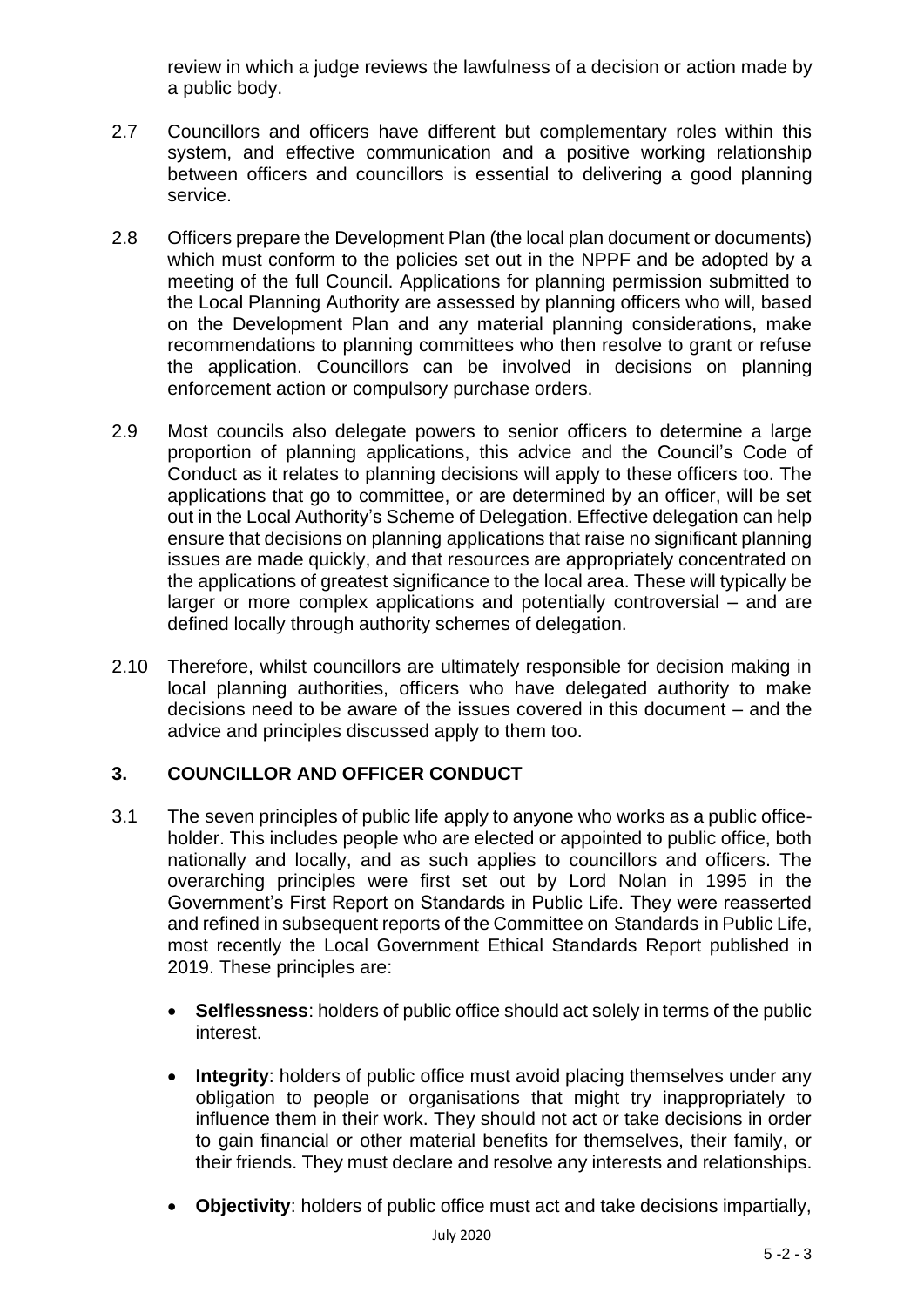fairly and on merit, using the best evidence and without discrimination or bias.

- **Accountability**: holders of public office are accountable to the public for their decisions and actions and must submit themselves to the scrutiny necessary to ensure this.
- **Openness**: holders of public office should act and take decisions in an open and transparent manner. Information should not be withheld from the public unless there are clear and lawful reasons for so doing.
- **Honesty**: holders of public office should be truthful.
- **Leadership**: holders of public office should exhibit these principles in their own behaviour. They should actively promote and robustly support the principles and be willing to challenge poor behaviour wherever it occurs.
- 3.2 Section 27 of the Localism Act 2011 (as amended) requires local planning authorities to promote and maintain high standards of conduct and adopt a local code of conduct, which should reflect these principles. It must cover:
	- the registration of pecuniary interests (explained in Section 4);
	- the role of an 'independent person' to investigate alleged breaches: and
	- sanctions, to be imposed on any councillors who breach the Code.
- 3.3 Parish and Town Councils (P&TC) are covered by the requirements to have a code of conduct and to register interests. They can choose to 'opt in' to the Code of Conduct adopted by their principal authority (the local district or unitary council).
- 3.4 The Local Government Ethical Standards Report published in 2019 suggests that many codes of conduct fail to adequately address important areas of behaviour, such as social media use and bullying and harassment.
- 3.5 It includes a number of recommendations for codes of conduct some of which will require changes to primary or secondary legislation. It also includes a series of best practice recommendations, which they recommend are addressed in codes.
- 3.6 Many local planning authorities have also adopted their own codes relating specifically to planning, which should be read alongside the substantive Code of Conduct for the Council. In addition to these codes, a Council's Standing Orders also set down rules which govern the conduct of council business.
- 3.7 Officers who are chartered town planners are subject to the Royal Town Planning Institute (RTPI) Code of Professional Conduct, breaches of which may be subject to disciplinary action by the Institute. The RTPI provides advice for planning professionals on matters of probity aimed at supporting planners in exercising their independent professional judgement, and promoting public confidence in the planning system.
- 3.8 Officers and serving councillors must not act as agents for people pursuing planning matters within their authority, even if they are not involved in the decision making on them.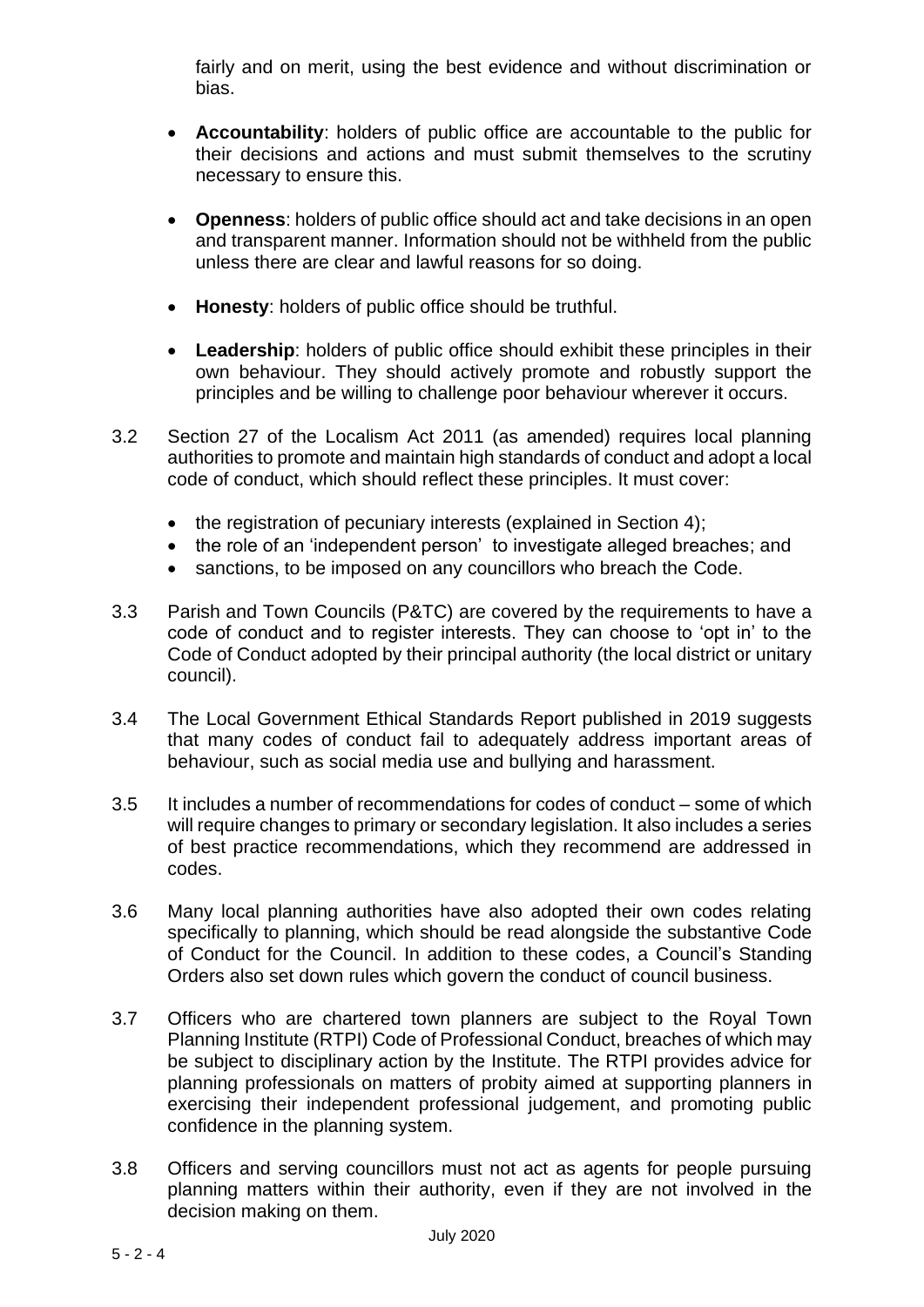- 3.9 In addition, officers must always act impartially and in a politically neutral manner. The Local Government and Housing Act 1989 (as amended) enables restrictions to be set on the outside activities of senior officers, such as membership of political parties and serving on another council. Councils should carefully consider which of their officers are subject to such restrictions and review this regularly.
- 3.10 Care needs to be taken in the use of social media, such as Twitter, Facebook or Instagram, by officers and councillors, where it relates to decision making functions (see Section 5 on predetermination and bias). The Local Government Ethical Standards Report 2019 also addresses issues related to social media use.

## **4. REGISTRATION AND DISCLOSURE OF INTERESTS**

### **Pecuniary Interests**

- 4.1 Decision makers must make known any pecuniary interests that is any business or wider financial interests – and other personal interests their code requires them to disclose.
- 4.2 Councillors must provide the Monitoring Officer with written details of relevant interests within 28 days of their election or appointment to office. Any changes to those interests must also be registered with the Monitoring Officer within 28 days of the Councillor becoming aware of them.
- 4.3 Each Council's Code of Conduct should establish what interests need to be disclosed. The Council's Monitoring Officer should maintain a register of these disclosable interests, which should be made available to the public. Councillors should also disclose any interest orally at a committee meeting if it relates to an item under discussion.
- 4.4 Chapter 7 of the Localism Act 2011 (as amended) places explicit requirements on councillors to register and disclose their pecuniary interests. The definitions of disclosable pecuniary interests are set out in The Relevant Authorities (Disclosable Pecuniary Interests) Regulations 2012.11 It is a criminal offence to:
	- Fail to register a disclosable pecuniary interest within 28 days of election or co-option.
	- Give false or misleading information on registration.
	- Participate in discussion or vote in a meeting on a matter in which a councillor or co-opted member has a disclosable pecuniary interest.

## **Personal Interests**

- 4.5 The Localism Act also includes the need to register and disclose personal interests with other councillors, officers, and the public.
- 4.6 A councillor with a disclosable pecuniary interest relating to an item under discussion must withdraw from the committee (or other decision forum) and not participate in discussions and debate, nor vote. This applies to all planning decisions and not just on individual planning applications. For example, a development plan document might cover sites or property where a councillor has an interest in the land. Officers involved in making recommendations and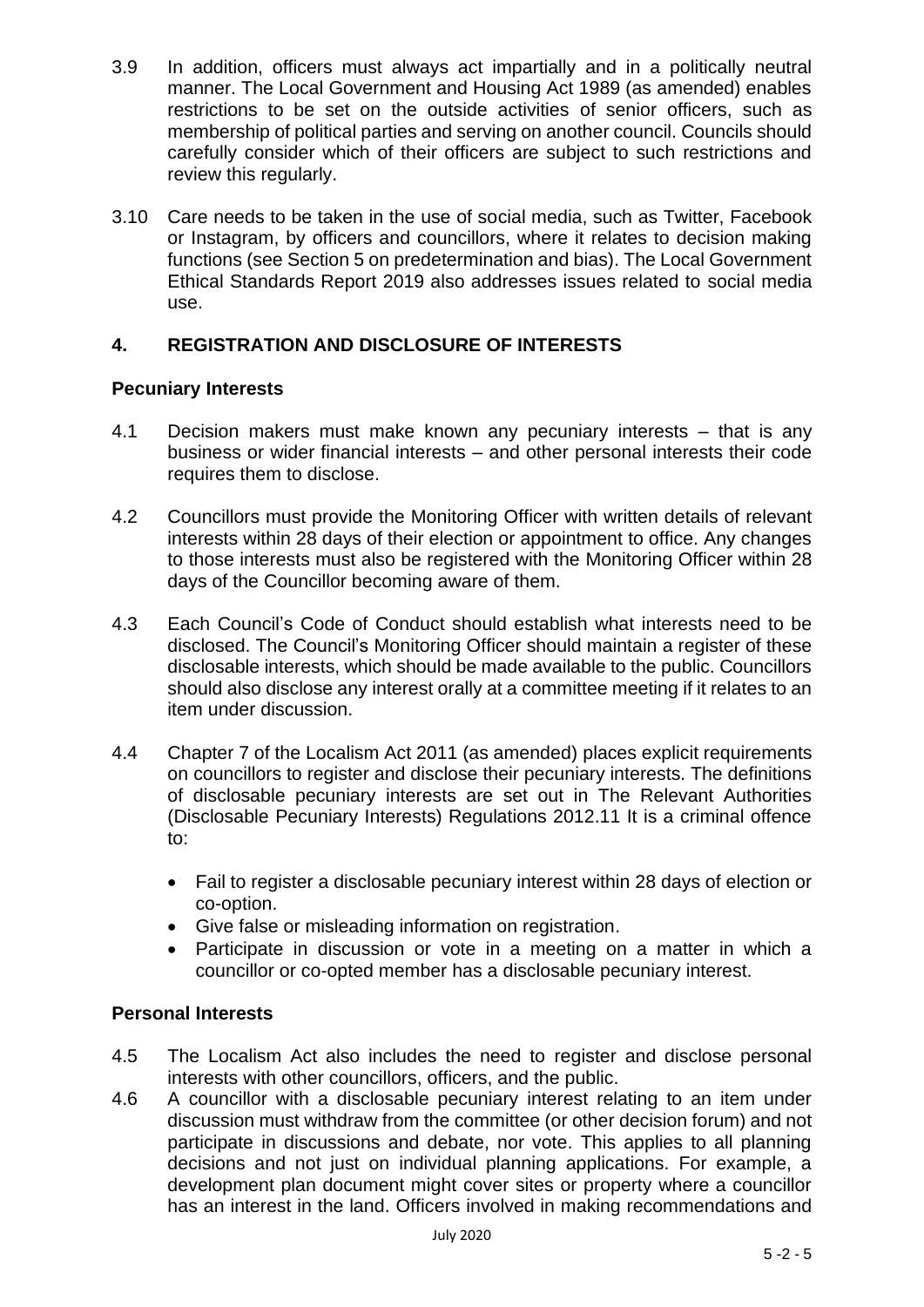decisions should adopt the same approach, and seek advice from the Authority's Monitoring Officer.

4.7 If a councillor has a non-pecuniary personal interest, including being a member of an outside body, they should disclose that interest, but then may still speak and vote on that particular item. However, the Local Government Ethical Standards Report (2019) highlights the potential for conflicts and potential need to withdraw from committee in relation to non-pecuniary interests as well.

#### **Dispensation and Handling Relevant Interests**

- 4.8 In certain circumstances, a dispensation can be sought from the appropriate body or officer to take part in that particular item of business. A dispensation may be granted for any reason, but the Act specifies a number of scenarios where this might apply.
- 4.9 This includes the number of councillors having an interest being so great that the meeting cannot proceed, with the political balance of the meeting being substantially affected.
- 4.10 It is always best to identify a potential interest in a planning decision early on and raise this with the Monitoring Officer as soon as possible. Advice should always be sought from the Council's Monitoring Officer. Ultimately, responsibility for fulfilling the requirements rests with each councillor.
- 4.11 For comprehensive guidance on interests, see Openness and transparency on personal interests: guidance for councillors, Department for Communities and Local Government, March 2013.
- 4.12 The provisions of the Localism Act 2011 (as amended) seek to separate interests arising from the personal and private interests of the councillor from those arising from the Councillor's wider public life. Councillors should think about how a reasonable member of the public, with full knowledge of all the relevant facts, would view the matter when considering whether the Councillor's involvement would be appropriate or not.

#### **5. PREDISPOSITION, PREDETERMINATION OR BIAS**

#### **Predetermination**

- 5.1 Members of a Planning Committee, Local Plan Steering Group or full Council (when the Local Plan is being considered) need to avoid any appearance of bias or having 'predetermined' views when making a decision on a planning application or policy.
- 5.2 Clearly expressing an intention to vote in a particular way before a meeting (predetermination) is indicative of a 'closed mind' approach and may leave the grant of planning permission vulnerable to challenge by Judicial Review.

#### **Predisposition**

5.3 Predisposition is where a councillor may have a pre-existing opinion or attitude about the matter under discussion, but remains open to listening to all the arguments and changing their mind in light of the information presented at the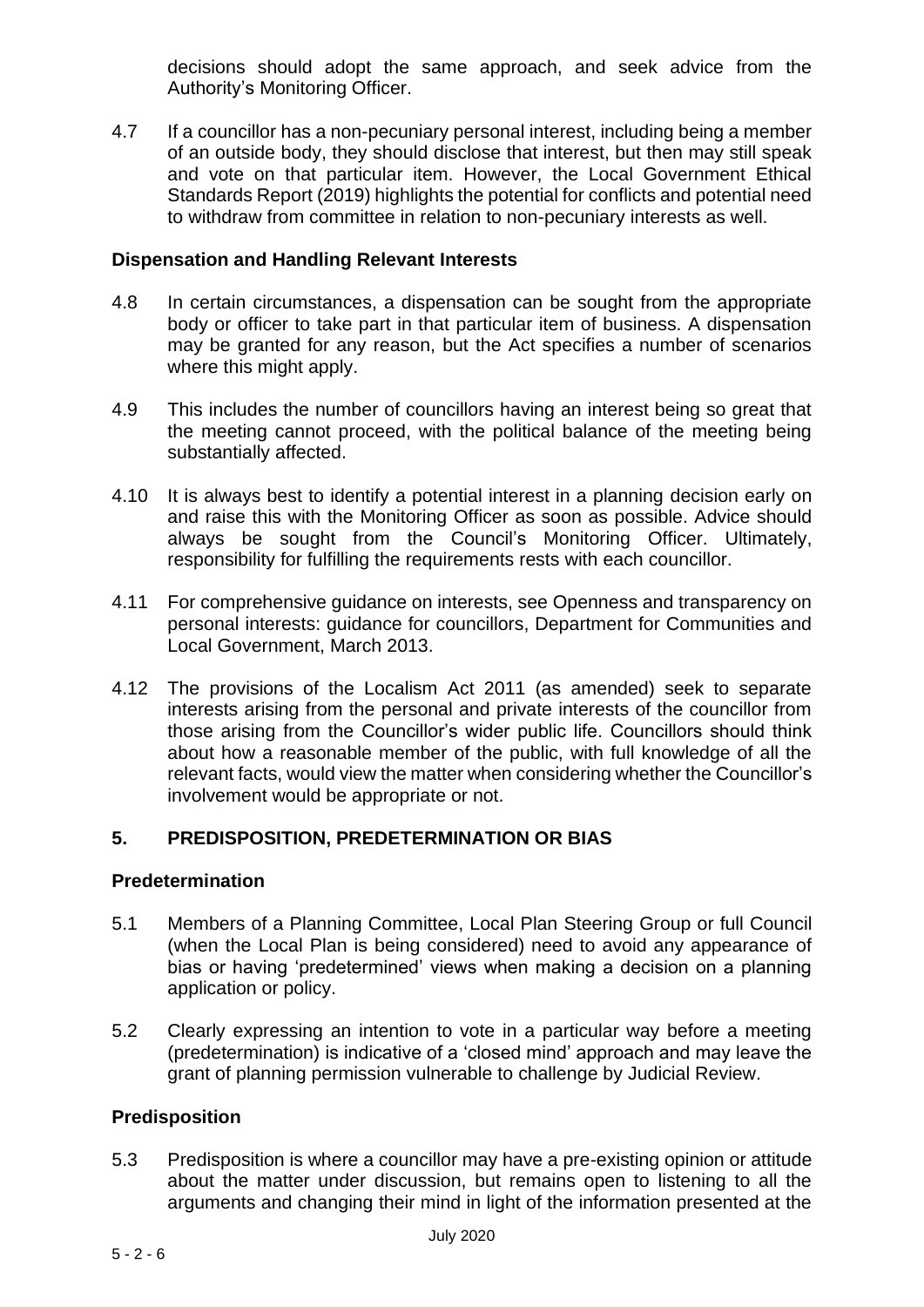meeting. Section 25 of the Localism Act 2011 (as amended) clarifies that a councillor should not be regarded as having a closed mind simply because they previously did or said something that, directly or indirectly, indicates what view they might take in relation to any particular matter.

5.4 A councillor in this position will always be judged against an objective test of whether the reasonable onlooker, with knowledge of the relevant facts, would consider that the councillor was biased. For example, a councillor who says or 'tweets' from their Twitter account: 'Wind farms are blots on the landscape and I will oppose each and every wind farm application that comes before the committee" will be perceived very differently from a councillor who states: 'Many people find wind farms ugly and noisy and I will need a lot of persuading that any more wind farms should be allowed in our area'.

### **Impartiality and Avoiding Bias**

- 5.5 Planning issues must be assessed fairly and on their planning merits, even when there is a predisposition in favour of one side of the argument or the other. Avoiding predetermination and the impression of it is essential. The decision making process must be seen to be fair and impartial from the perspective of an external observer.
- 5.6 If a decision maker has predetermined their position, they should withdraw from being a member of the decision making body for that matter. This applies to any member of the Planning Committee who wants to speak for or against a proposal as a campaigner (for example on a proposal within their ward).
- 5.7 Local planning authorities will usually have a Cabinet or Executive Member responsible for development and planning (sometimes known as the portfolio holder). PAS advise that the leader and portfolio holder of a local authority, who play an important role driving planning policies and proposals, should normally exclude themselves from decision making committees. This is to avoid the perception of a conflict of interests and predisposition.
- 5.8 In smaller councils it may be necessary for a portfolio holder to be on a Planning Committee. PAS suggest that in these situations they will need to be extremely careful and will need to withdraw when the Committee is considering the Council's own schemes or other applications that they have been seen to support previously.

## **6. DEVELOPMENT PROPOSALS**

- 6.1 Planning applications or proposals for changes to a Local Plan submitted by serving and former councillors, officers and their close associates and relatives can easily give rise to suspicions of impropriety. Such proposals must be handled in a way that gives no grounds for accusations of favouritism. Any local guidance should address the following points in relation to proposals submitted by councillors and planning officers:
	- if they submit their own proposal to their authority they should play no part in its consideration;
	- a system should be devised to identify and manage such proposals and ensure probity in decision making; and
	- the Council's Monitoring Officer should be informed of such proposals.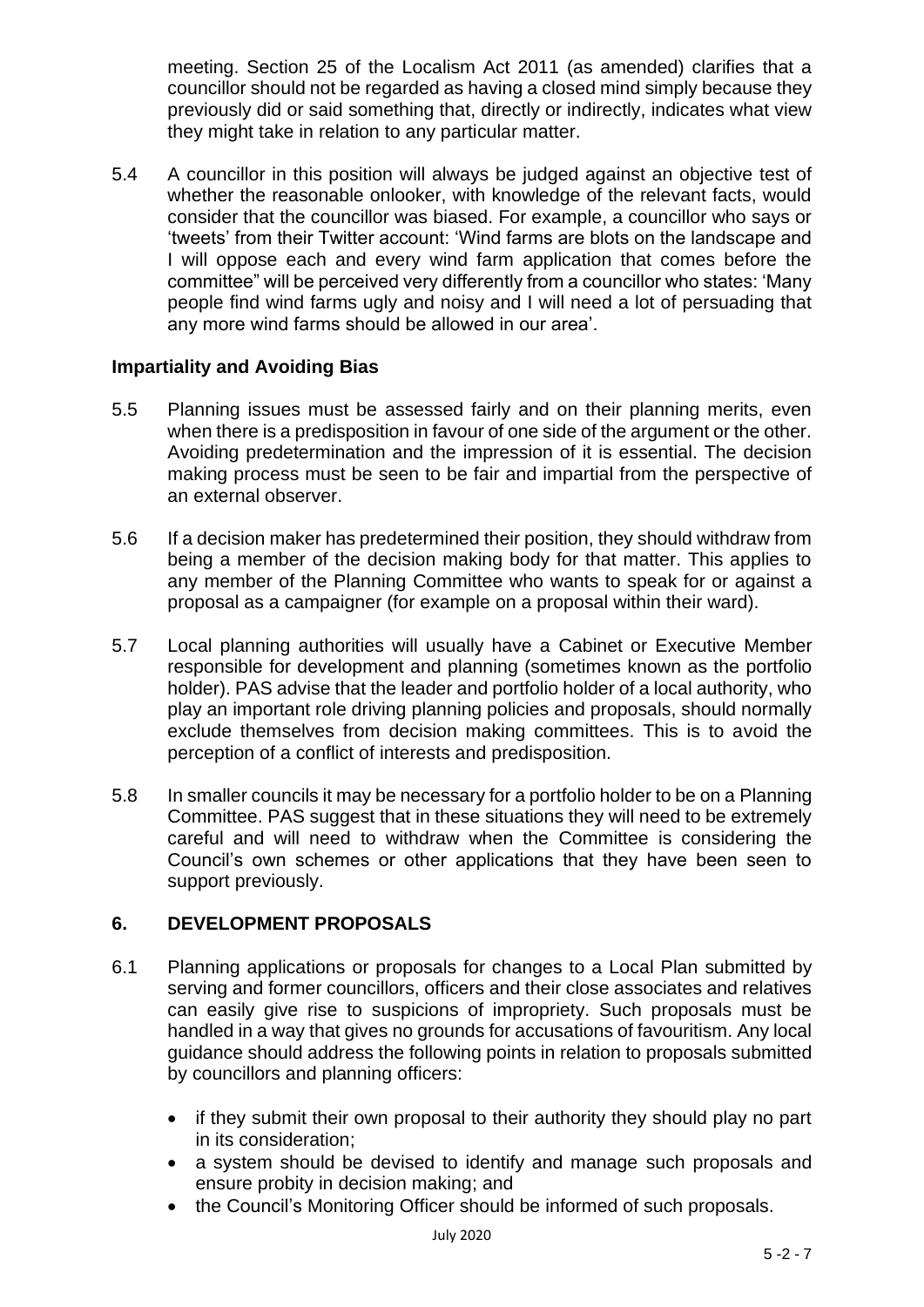- 6.2 A councillor would undoubtedly have a disclosable pecuniary interest in their own application and should not participate in its consideration. They have the same rights as any applicant in seeking to explain their proposal to an officer, but the councillor, as an applicant, should also not seek to improperly influence the decision.
- 6.3 Proposals for a Council's own development should be treated with the same transparency and impartiality as those of private developers.

## **7. LOBBY OF AND BY COUNCILLORS**

#### **Reporting on Local Concerns**

- 7.1 Lobbying is a normal part of the planning process. Those who may be affected by a planning decision, whether through an application, a site allocation in a development plan or an emerging policy, will often seek to influence it through an approach to their ward member or to a member of the Planning Committee.
- 7.2 As the Nolan Committee's 1997 report states: 'It is essential for the proper operation of the planning system that local concerns are adequately ventilated. The most effective and suitable way that this can be done is through the local elected representatives, the councillors themselves'.
- 7.3 Lobbying, however, can lead to the impartiality and integrity of a councillor being called into question, and so care and common sense must be exercised by all parties involved.

### **Expressing Opinions**

- 7.4 The common law permits predisposition. However it remains good practice that, when being lobbied, councillors (members of the Planning Committee in particular) should try to take care expressing an opinion that may be taken as indicating that they have already made up their mind on the issue before they have considered all the application materials and arguments for and against the development proposal.
- 7.5 In such situations, a councillor could restrict themselves to giving advice about the process and what can and cannot be taken into account. Councillors can raise issues which have been raised by their constituents with officers. If councillors do express an opinion to objectors or supporters, it is good practice that they make it clear that they will only be in a position to take a final decision after they have heard all the relevant arguments, and have taken into account all relevant material and planning considerations at committee.

#### **Conduct at Committee**

7.6 If any councillor, whether or not a committee member, speaks on behalf of a lobby group at the decision making committee, they would be well advised to withdraw from the meeting once any public or ward member speaking opportunities have been completed. This is to counter any suggestion that members of the Committee may have been influenced by their continuing presence. This should be set out in the Authority's Code of Conduct for planning matters.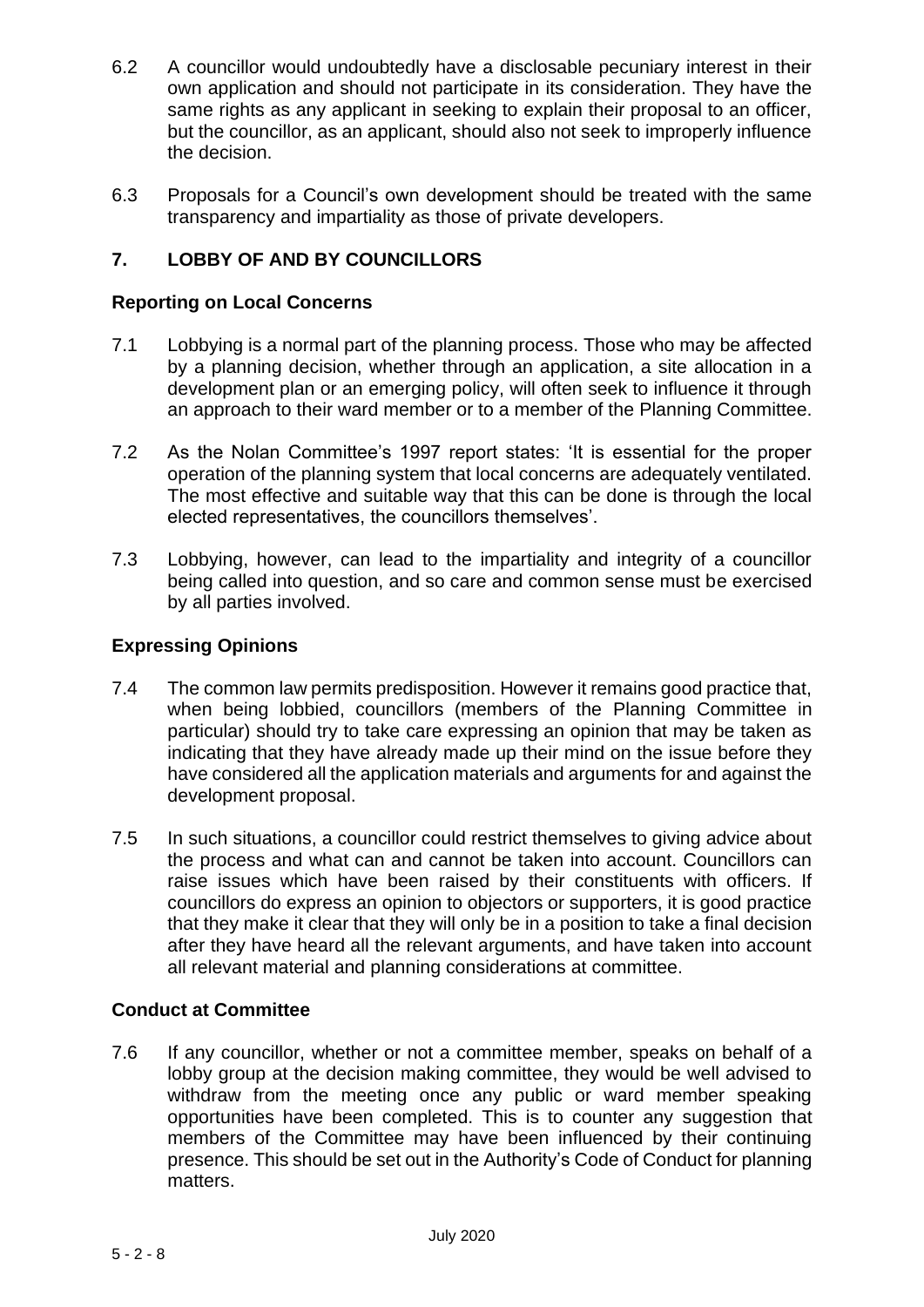7.7 It is very difficult to convey every nuance of these situations and get the balance right between the duty to be an active local representative, and the need to take account of all arguments in an open-minded way. It cannot be stressed too strongly, however, that the striking of this balance is, ultimately, the responsibility of the individual councillor. Again, where there are concerns, advice should immediately be sought from the Local Authority's Monitoring Officer.

## **Local Codes**

- 7.8 A local code on planning should also address the following more specific issues about lobbying:
	- planning decisions cannot be made on a party political basis in response to lobbying – the use of political whips to seek to influence the outcome of a planning application is likely to be regarded as maladministration;
	- Planning Committee or Local Plan Steering Group members should in general avoid organising support for or against a planning application, and avoid lobbying other councillors; and
	- councillors should not put pressure on officers for a particular recommendation or decision, and should not do anything which compromises, or is likely to compromise, the officers' impartiality or professional integrity.
- 7.9 Call-in procedures, whereby councillors can require a proposal that would normally be determined under the delegated authority to be called in for determination by the Planning Committee, should require the reasons for callin to be recorded in writing and to refer solely to matters of material planning concern. As previously outlined, councillors must always be mindful of their responsibilities and duties under their local codes of conduct. These responsibilities and duties apply equally to matters of lobbying as they do to the other issues of probity explored elsewhere in this guidance.

## **Gifts and Hospitality**

7.10 Councillors and officers should be cautious about accepting gifts and hospitality in general and especially where offered by lobbyists. It is not enough to register such gifts. Any councillor or officer receiving offers over an agreed value should let the Council's Monitoring Officer know, in writing, and seek advice as to whether they should be accepted or declined. Councillors and officers involved in planning decisions should not accept over-frequent or over-generous hospitality, especially where from the same organisation. They should always ensure that acceptance of such hospitality does not constitute a conflict of interest. Guidance on these issues should be included in the local Code of Conduct, and the Local Government Ethical Standards Report suggests adherence to consideration be given to the purpose of the hospitality, proportionality and the avoidance of any conflict of interest.

## **8. DISCUSSIONS BEFORE A DECISION IS TAKEN**

## **Early Engagement and Pre-application Discussions**

8.1 Early councillor engagement is encouraged to ensure that proposals for sustainable development will lead to settlements that communities need. This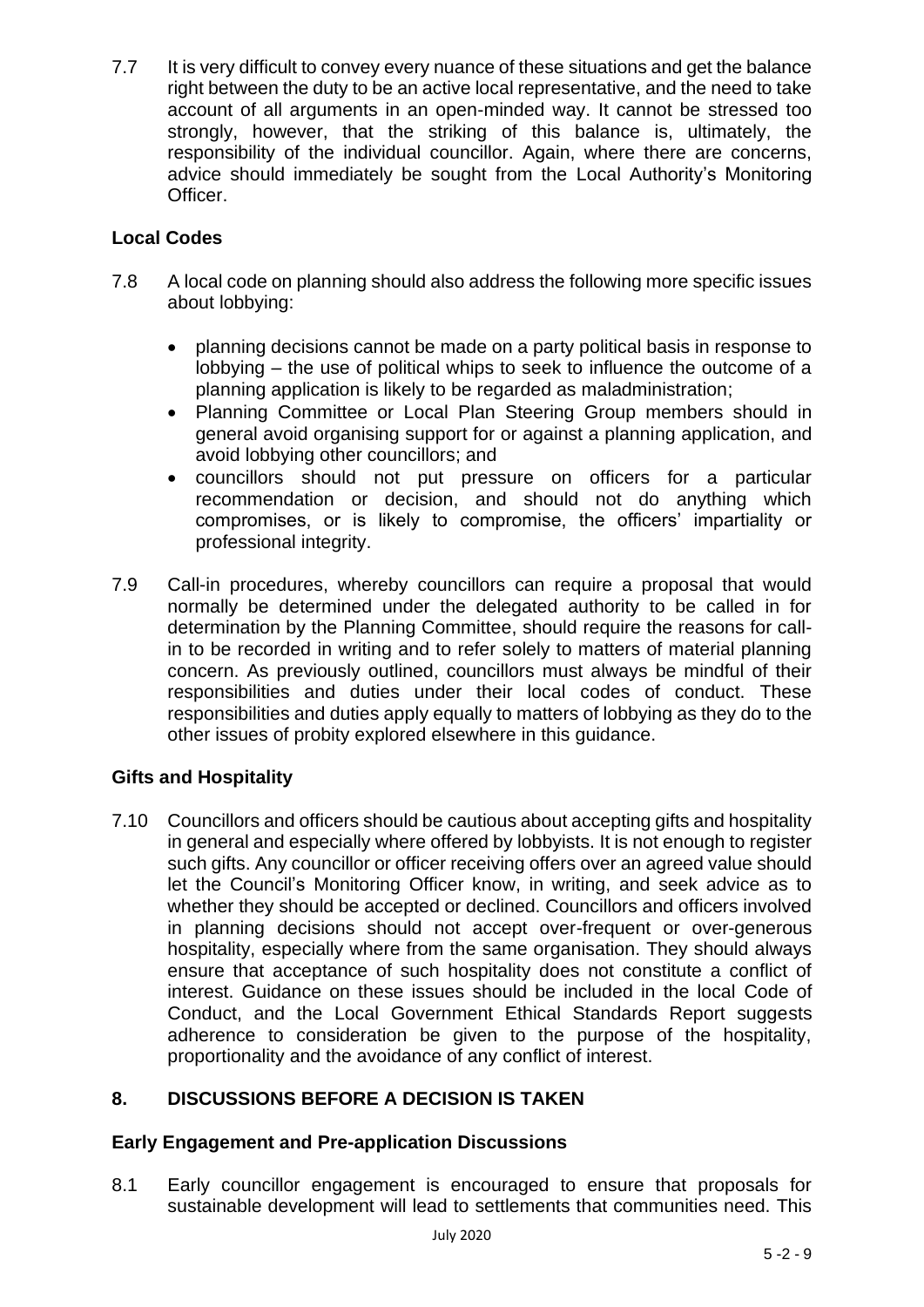guidance is intended to reinforce councillors' community engagement role whilst maintaining good standards of probity to minimise the risk of legal challenges. It is also important to encourage good decision-making that is transparent and upholds public confidence in the planning system. Ultimately, the public are a critical part of the planning process and the role of councillors provides democratic legitimacy for decisions.

8.2 Pre-application discussions between a potential applicant and a council can benefit both parties and are encouraged. However, it would be easy for such discussions to become, or be seen by objectors to become, part of a lobbying process on the part of the applicant.

### **Avoiding Predetermination**

- 8.3 Some councils have been concerned about probity issues raised by involving councillors in pre-application discussions, worried that councillors would be accused of predetermination when the subsequent application came in for consideration. The Localism Act 2011 (as amended) acknowledges that councillors have an important role to play in pre-application discussions, bringing their local knowledge and expertise along with an understanding of community views.
- 8.4 There is a difference between being predisposed to the planning policies set out in the NPPF or adopted development plan principles such as delivering housing, sustainable transport or good design and expressing views on this – and being predetermined in relation to a specific case.
- 8.5 Some local planning authorities have, or encourage, public planning forums to explore major pre-application proposals, with the developer outlining their ideas and inviting speakers to represent differing interests and consultees. As well as being transparent, these forums allow councillors and consultees to seek information and identify important issues for the proposal to address, although such discussions still need to avoid predetermination.
- 8.6 Councillor involvement can help identify issues early on, help councillors lead on community issues, and help to make sure that issues do not come to light for the first time at committee. PAS recommends a 'no shocks' at committee approach.

#### **Meetings and Discussions Before a Decision**

- 8.7 The Localism Act, particularly Section 25, which establishes prior indications of view of a matter not to amount to predetermination, has given councillors much more freedom to engage in pre-application discussions. Nevertheless, in order to avoid the perception that councillors might have fettered their discretion, such discussions should take place within clear, published guidelines.
- 8.8 Discussions before a decision is taken should ensure:
	- Clarity at the outset that the discussions will not bind a council to making a particular decision and that any views expressed are provisional. By the very nature of such meetings not all relevant information may be at hand, nor will formal consultations with interested parties have taken place.
	- Consistent advice is given by officers based upon the Development Plan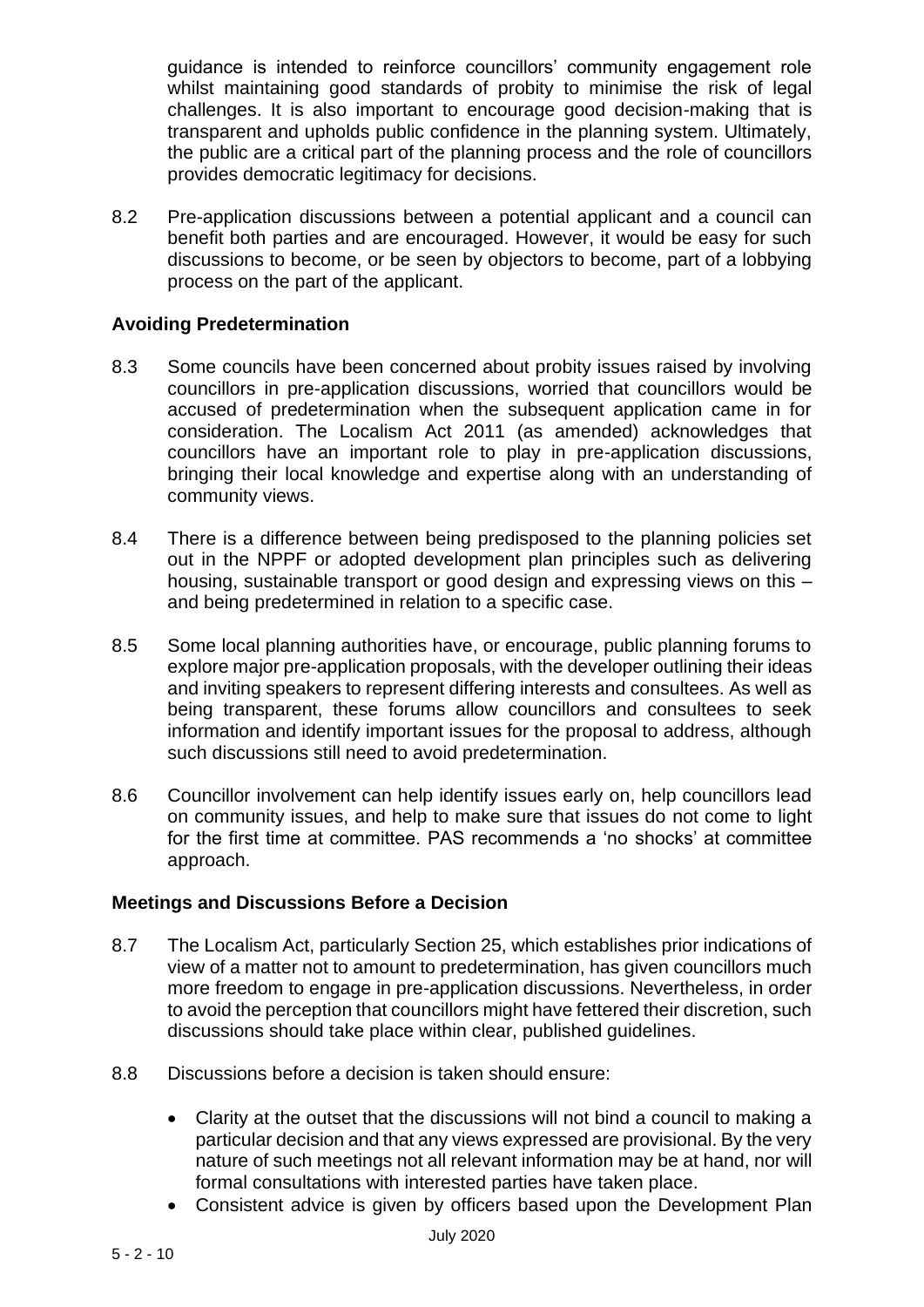and material planning considerations.

- That councillors avoid giving separate advice on the Development Plan or other material planning considerations, as they may not be aware of all the issues at an early stage. Councillors should not become drawn into any negotiations, which should be done by officers (keeping interested councillors up to date) to ensure that the Authority's position is co-ordinated.
- A commitment is made that care will be taken to ensure that advice is impartial, otherwise the subsequent report or recommendation to committee could appear to be advocacy.
- 8.9 Officers should arrange any meetings, attend these with councillors and make a written record of the meeting placing this note on the case file. A note should also be taken of any phone conversations, and relevant emails recorded for the file. Notes should record issues raised and advice given. If there is a legitimate reason for confidentiality regarding a proposal, a note of the non-confidential issues raised or advice given can still normally be placed on the file to reassure others not party to the discussion.
- 8.10 Councillors also talk regularly to constituents to gauge their views on matters of local concern – which can include planning applications. The Nolan Committee acknowledged that keeping a register of these conversations would be impractical and unnecessary; however, local planning authorities should think about when discussions should be registered and notes written.

## **Other Approaches to Early Engagement**

- 8.11 Local planning authorities have other mechanisms to involve councillors in preapplication discussions including:
	- committee information reports by officers;
	- discussions to enable councillors to raise issues, identify items of interest and seek further information;
	- developer presentations to committees which have the advantage of transparency if held in public as a committee would normally be (with notes taken); and
	- ward councillor briefing by officers on preapplication discussions.
- 8.12 Similar arrangements can also be used when local planning authorities are looking at new policy documents and particularly when making new site allocations in emerging development plans and wish to engage with different parties, including councillors, at an early stage in the process.

## **9. OFFICER REPORTS**

- 9.1 Officer reports are a critical part of the decision-making process. They can also be difficult to write, as officers have to grapple with complex and technical information such as viability and daylight and sunlight analysis along with matters such as any equalities impacts of the proposed development. Conclusions can be finely balanced, having exercised planning judgement as to the merits of a scheme.
- 9.2 Sometimes, the Local Planning Authority will engage external consultants to interrogate the Applicant's material on specialist areas of expertise, and advise the officer accordingly. The presentation of this information in the report is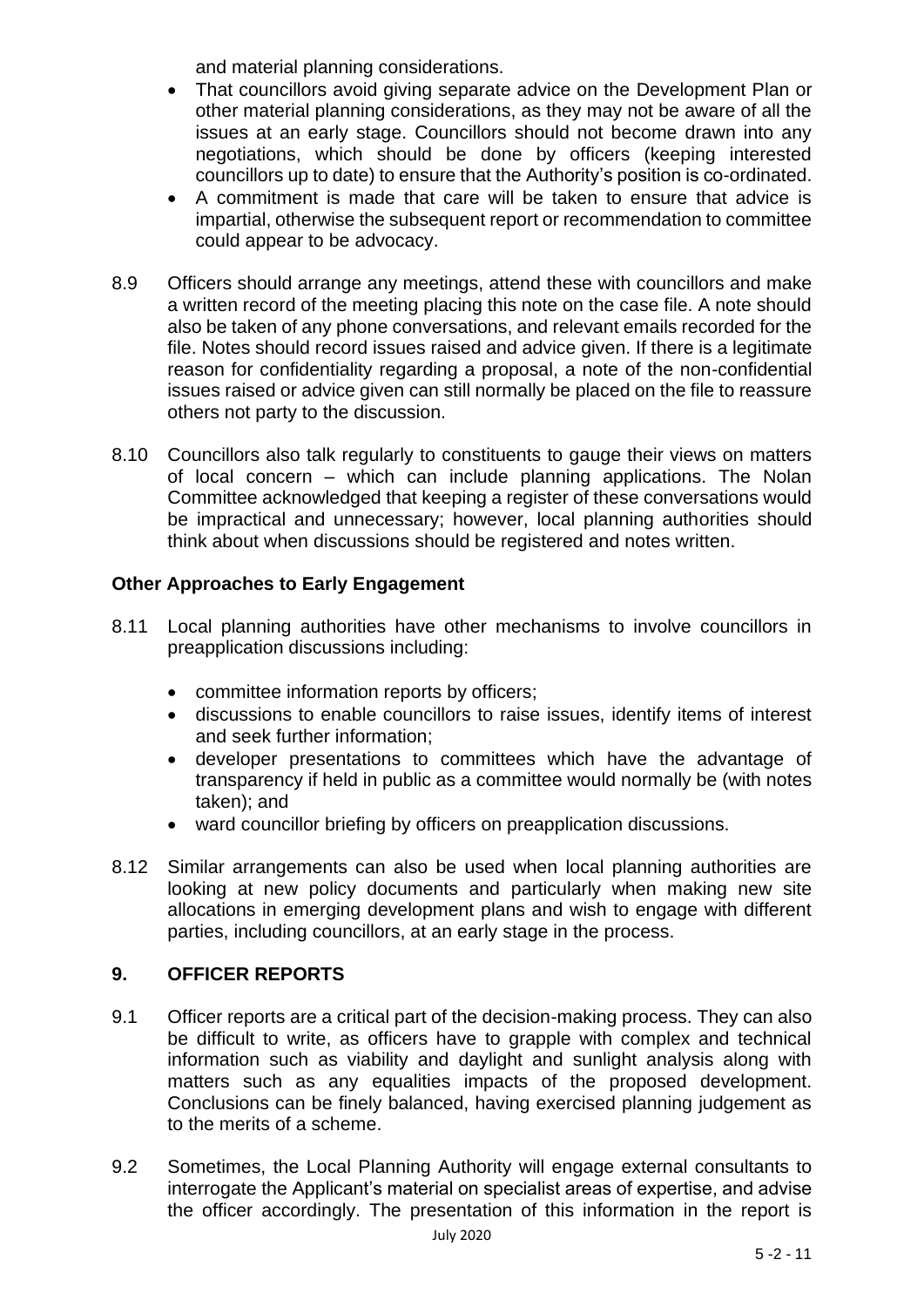particularly important – along with the availability of any background papers. Whilst the Courts are generally reluctant to interfere in the exercise of planning judgement, officer reports can nonetheless be fertile ground for judicial review challenges. This is particularly so where there is a risk that the officer may have inadvertently misled the Committee, therefore tainting the resulting decision.

- 9.3 Careful reviews of draft reports, which may involve consultation with the Council's Legal Team, is always recommended. Similarly, appropriate interventions by the Legal Officer at the Committee meeting itself might be needed in order to correct any misconceptions on specific issues.
- 9.4 As a result of decisions made by the Courts and Ombudsman, officer reports on planning applications must have regard to the following:
	- Reports should be accurate and should include the substance of any objections and other responses received to the consultation.
	- Relevant information should include a clear assessment against the relevant development plan policies, relevant parts of the NPPF, any local finance considerations, and any other material planning considerations.
	- Reports should have a written recommendation for a decision to be made.
	- Reports should contain, where relevant, technical appraisals which clearly justify the recommendation.
	- If the Report's recommendation is contrary to the provisions of the Development Plan, the material considerations which justify the departure must be clearly stated. This is not only good practice, but failure to do so may constitute maladministration or give rise to a Judicial Review on the grounds that the decision was not taken in accordance with the provisions of the Development Plan and the Council's statutory duty under Section 38A of the Planning and Compensation Act 2004 and Section 70 of the Town and Country Planning Act 1990.
	- Any oral updates or changes to the report should be recorded.

## **10. PUBLIC SPEAKING AT PLANNING COMMITTEES**

- 10.1 Whether to allow public speaking at a Planning Committee or not is up to each local authority. Most local planning authorities do allow it and some authorities film and broadcast committee meetings. As a result, public confidence is generally enhanced and direct lobbying may be reduced. The disadvantage is that it can make the meetings longer and sometimes harder to manage.
- 10.2 Where public speaking is allowed, clear protocols should be established about who is allowed to speak, including provisions for applicants, supporters, ward councillors, parish councils and third party objectors.
- 10.3 In the interests of equity, the time allowed for presentations for and against the development should be the same, and those speaking should be asked to direct their presentation to reinforcing or amplifying representations already made to the Local Planning Authority in writing.
- 10.4 New documents should not be circulated to the Committee as councillors may not be able to give proper consideration to the new information, and officers may not be able to check for accuracy or provide considered advice on any material considerations arising. Late information might lead to a deferral. This should be made clear to those who intend to speak.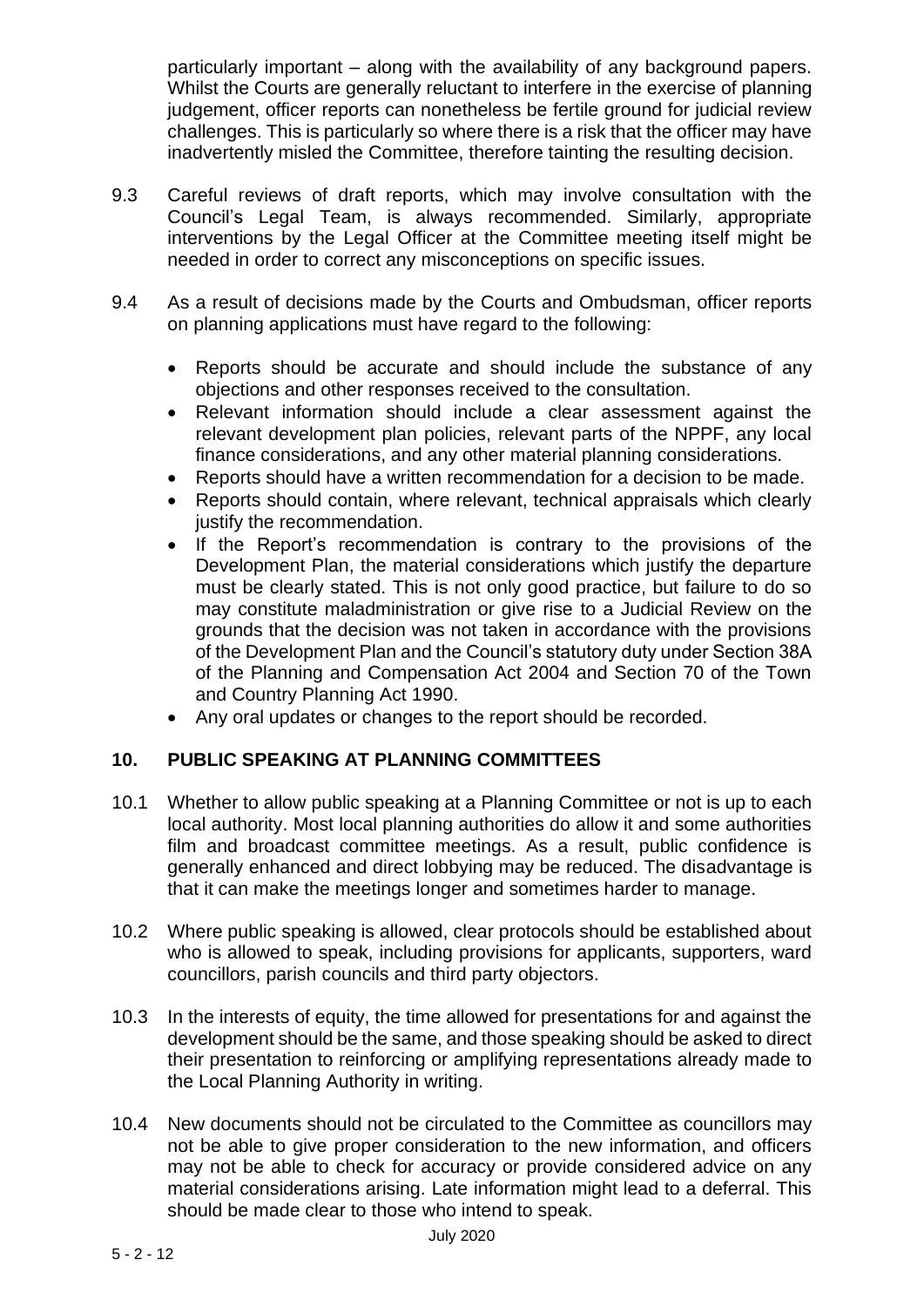10.5 Messages should never be passed to individual committee members, either from other councillors or from the public. This could be seen as seeking to influence that member improperly and will create a perception of bias that will be difficult to overcome.

#### **11. DECISION WHICH DIFFER FROM A RECOMMENDATION**

- 11.1 The law requires that decisions should be taken in accordance with the Development Plan, unless material considerations (which specifically include the NPPF) indicate otherwise (Section 38A of the Planning and Compensation Act 2004 and Section 70 of the Town and Country Planning Act 1990).
- 11.2 This applies to all planning decisions. Any reasons for refusal must be justified against the Development Plan and other material considerations.
- 11.3 The Courts have expressed the view that the Committee's reasons should be clear and convincing. The personal circumstances of an applicant or any other non-material considerations which might cause local controversy, will rarely satisfy the relevant tests.
- 11.4 Planning committees can, and do, make decisions which are different from the officer recommendation. Sometimes this will relate to conditions attached to the permission or planning obligations secured through a legal agreement pursuant to Section 106 (S106) of the Town and Country Planning Act 1990 (as amended). S106 legal agreement, or undertaking, includes obligations entered into by the developer, landowner and other relevant parties to mitigate the impacts of a development proposal.
- 11.5 Sometimes the Committee's decision will change the outcome from an approval to a refusal, or vice versa. This will usually reflect a difference in the assessment of how a policy has been complied with, or different weight ascribed to material considerations.
- 11.6 Planning committees are advised to take the following steps before making a decision which differs from the officer recommendation:
	- If a councillor is concerned about an officer's recommendation they should discuss their areas of difference and the reasons for that with officers in advance of the committee meeting. Care should be taken however to ensure that this does not lead to predetermination of a decision.
	- Recording the detailed reasons as part of the mover's motion.
	- Adjourning for a few minutes for those reasons to be discussed and then agreed by the Committee.
	- Where there is concern about the validity of reasons, considering deferring to another meeting to have the reasons tested and discussed.
- 11.7 If the Planning Committee makes a decision contrary to the officers' recommendation (whether for approval or refusal or changes to conditions or S106 planning obligations), a detailed minute of the Committee's reasons should be made and a copy placed on the application file. Councillors should be prepared to explain in full their planning reasons for not agreeing with the officer's recommendation, which should be set in the context of the Development Plan or the NPPF. The officer should also be given an opportunity to explain the implications of the contrary decision, including an assessment of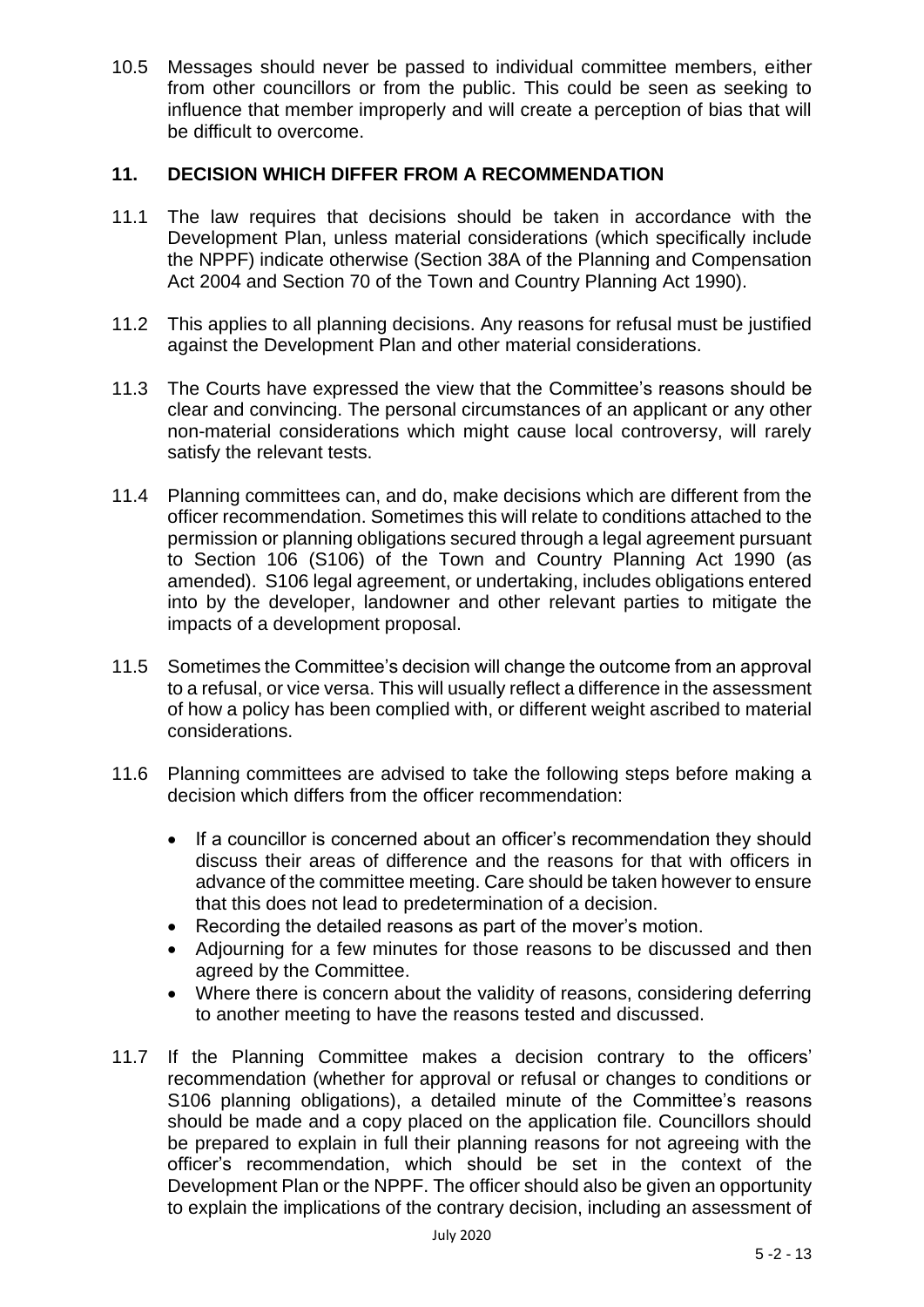a likely appeal outcome based on policies set out in the Development Plan and the NPPF, and chances of a successful award of costs against the Local Authority, should one be made.

- 11.8 The decision is ultimately the Committee's; however, it is imperative that the decision is made with regard to relevant planning considerations.
- 11.9 All applications that are clearly contrary to the Development Plan must be advertised as such, and are known as 'departures' from the Development Plan. If it is intended to approve such an application, the material considerations leading to this conclusion must be clearly identified, and how these considerations justify overriding the Development Plan must be clearly demonstrated.
- 11.10 The application may then have to be referred to the relevant Secretary of State, and/or the Mayor, depending upon the type and scale of the development proposed (Section 77 of the Town and Country Planning Act 1990). If the officers' report recommends approval of such a departure, the justification for this should be included, in full, in that report.
- 11.11 The common law on giving a statement of reasons for decisions has developed significantly in the last few years. It is important that the report that supports planning decisions clearly shows how that decision has been reached – whether for the grant or refusal of permission.
- 11.12 Whilst a committee giving reasons for refusing an application might be common, it may also be sensible to give reasons for resolving to grant permission, and having those accurately captured in minutes of the meeting. This may be particularly so where there is an overturn of an officer recommendation and/or where the application is particularly controversial due to planning policy protections and/or weight of objections. Where the development is EIA development, there is, in any event, a separate statutory requirement to give reasons for the grant of permission.
- 11.13 It should always be remembered that the public have a stake in the planning process and are entitled to understand how decisions are reached.

#### **12. COMMITTEE SITE VISIT**

- 12.1 National standards and local codes also apply to site visits. Local planning authorities should have a clear and consistent approach on when and why to hold a site visit and how to conduct it. This should avoid accusations that visits are arbitrary, unfair or a covert lobbying device. The following points may be helpful:
	- visits should only be used where the benefit is clear and substantial. Officers will have visited the site and assessed the scheme against policies and material considerations already;
	- the purpose, format and conduct should be clear at the outset and adhered to throughout the visit;
	- where a site visit can be 'triggered' by a request from the ward councillor, the 'substantial benefit' test should still apply; and
	- a record should be kept of the reasons why a site visit is called.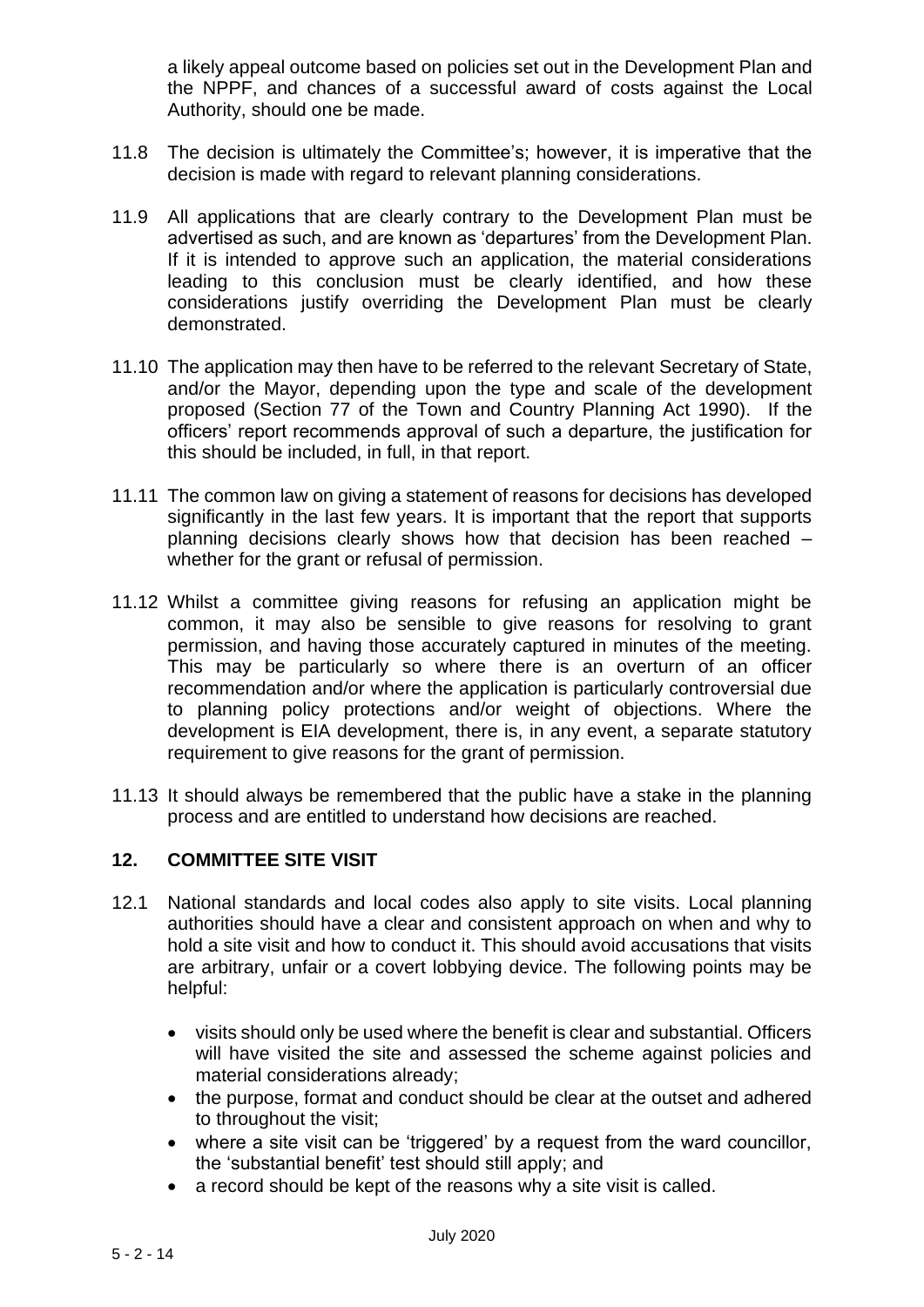- 12.2 A site visit is only likely to be necessary if:
	- the impact of the proposed development is difficult to visualise from the plans and any supporting material, including photographs taken by officers;
	- the comments of the applicant and objectors cannot be expressed adequately in writing; and
	- the proposal is particularly contentious.
- 12.3 Site visits are for observing the site and gaining a better understanding of the issues. Visits made by committee members, with officer assistance, are normally the most fair and equitable approach. They should not be used as a lobbying opportunity by objectors or supporters. This should be made clear to any members of the public who are there.
- 12.4 Once a councillor becomes aware of a proposal they may be tempted to visit the site alone. In such a situation, a councillor is only entitled to view the site from public vantage points and they have no individual rights to enter private property. Whilst a councillor might be invited to enter the site by the owner, it is not good practice to do so on their own, as this can lead to the perception that the councillor is no longer impartial.

## **13. REVIEWING PAST PLANNING DECISIONS AND THE OUTCOMES**

- 13.1 It is good practice for councillors to visit a sample of implemented planning permissions to assess the quality of the decisions and the development, ideally on an annual or more frequent basis. This should improve the quality and consistency of decision making, strengthen public confidence in the planning system, and can help with reviews of planning policy.
- 13.2 Reviews should include visits to a range of developments such as major and minor schemes, upheld appeals, listed building works and enforcement cases. Briefing notes should be prepared on each case. The Planning Committee should formally consider the review and decide whether it gives rise to the need to reconsider any policies or practices.
- 13.3 Scrutiny or standards committees may be able to assist in this process but the essential purpose of these reviews is to assist planning committee members to refine their understanding of the impact of their decisions. Planning committee members should be fully engaged in such reviews.

## **14. COMPLAINT AND RECORD KEEPING**

- 14.1 All local planning authorities should have a complaints procedure which may apply to all of its activities. Local planning authorities should also consider how planning related complaints will be handled, in relation to the Code of Conduct adopted by the Authority.
- 14.2 So that complaints may be fully investigated and as general good practice, record keeping should be complete and accurate. Every planning application file should contain an accurate account of events throughout its life. It should be possible for someone not involved in that application to understand what the decision was, and why and how it had been reached. This applies to decisions taken by committee and under delegated powers, and to applications, enforcement and development plan matters.